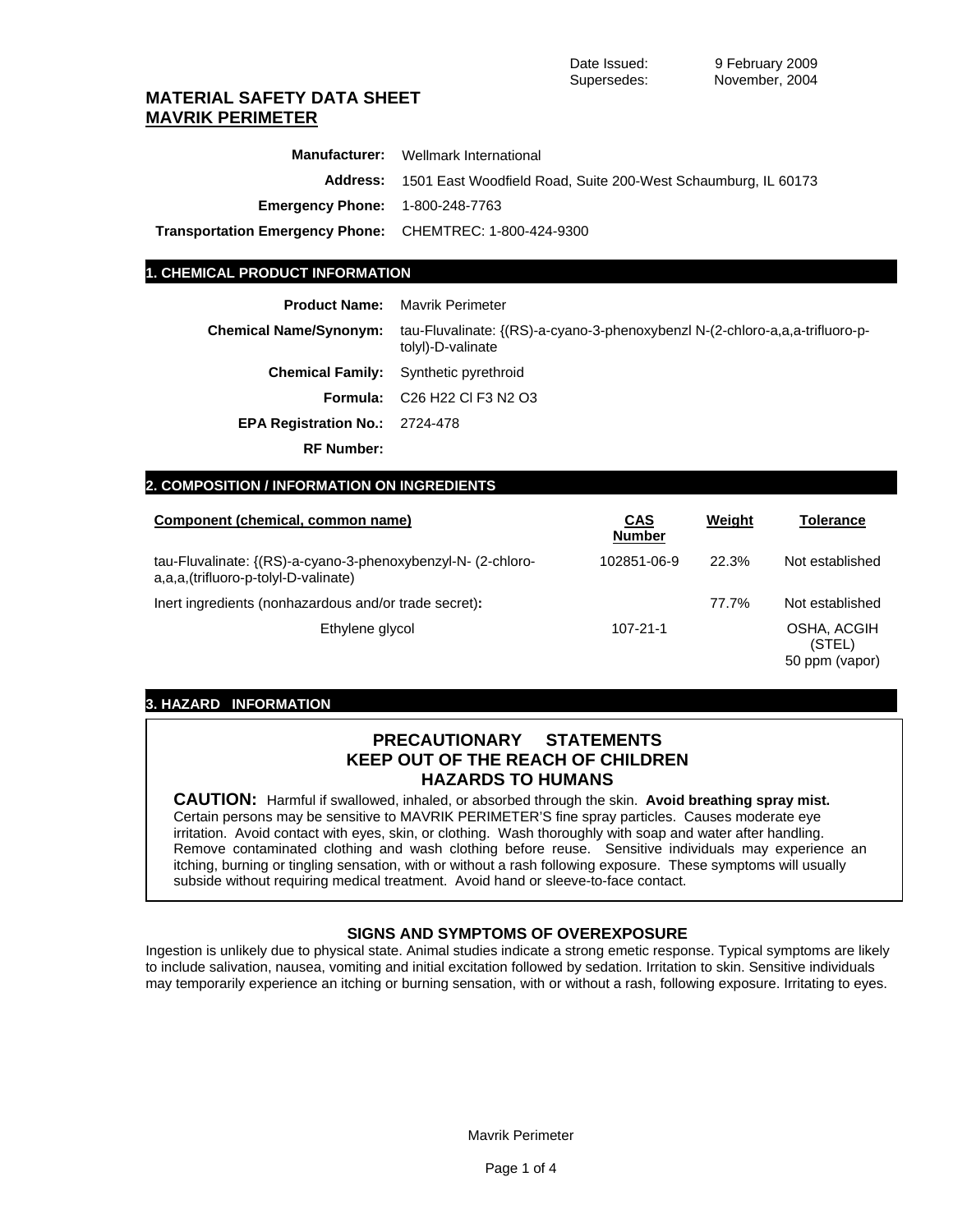| <b>PRIMARY ROUTE OF ENTRY</b>                         | Dermal/Eye:             | Yes.                                                                                                                                                                                                                               | Oral: | No. | Inhalation:                                                                                                                                                    | Yes. |
|-------------------------------------------------------|-------------------------|------------------------------------------------------------------------------------------------------------------------------------------------------------------------------------------------------------------------------------|-------|-----|----------------------------------------------------------------------------------------------------------------------------------------------------------------|------|
| <b>ACUTE TOXICITY</b><br>Oral:                        | LD50 (rat): 2020 mg/kg. |                                                                                                                                                                                                                                    |       |     |                                                                                                                                                                |      |
| <b>Dermal:</b>                                        |                         | LD50 (rabbit): >2100 mg/kg (highest dose level tested).                                                                                                                                                                            |       |     |                                                                                                                                                                |      |
| Inhalation:<br><b>OTHER TOXICOLOGICAL INFORMATION</b> |                         | LD50: >.52 mg/L (highest dose level tested).                                                                                                                                                                                       |       |     |                                                                                                                                                                |      |
| <b>Skin Irritation:</b>                               | Slightly irritating.    |                                                                                                                                                                                                                                    |       |     |                                                                                                                                                                |      |
| Eye Irritation:                                       | Mild irritant.          |                                                                                                                                                                                                                                    |       |     |                                                                                                                                                                |      |
| Sensitizer:                                           |                         | Sensitizer in some individuals.                                                                                                                                                                                                    |       |     |                                                                                                                                                                |      |
| 4. FIRST AID MEASURES                                 |                         |                                                                                                                                                                                                                                    |       |     |                                                                                                                                                                |      |
| Eye:                                                  |                         | eyes. Call a poison control center for treatment advice.                                                                                                                                                                           |       |     | Hold eyes open and rinse slowly with water for 15-20 minutes. Remove<br>contact lenses, if present, after the first five minutes, and then continue rinsing    |      |
| Skin:                                                 |                         |                                                                                                                                                                                                                                    |       |     | Take off contaminated clothing. Rinse skin immediately with plenty of water for<br>15-20 minutes. Call a poison control center or doctor for treatment advice. |      |
| Ingestion:                                            |                         | unless told to do so by poison control center or doctor.                                                                                                                                                                           |       |     | Call a poison control center or doctor immediately for treatment advice. Have<br>a person sip a glass of water if able to swallow. Do not induce vomiting      |      |
| Inhalation:                                           |                         | Move person to fresh air. If person not breathing, call 911 or an ambulence,<br>then give artificial respiration, preferably mouth to mouth, if indicated. Call a<br>poison control center or doctor for further treatment advice. |       |     |                                                                                                                                                                |      |
| Note to Physician:                                    | Treat symptomatically.  |                                                                                                                                                                                                                                    |       |     |                                                                                                                                                                |      |
| <b>5. FIRE FIGHTING MEASURES</b>                      |                         |                                                                                                                                                                                                                                    |       |     |                                                                                                                                                                |      |
| <b>NFPA Rating:</b>                                   | Health:                 | 3                                                                                                                                                                                                                                  | Fire: | 0   | <b>Reactivity:</b><br>0                                                                                                                                        |      |
| <b>Flammability Class:</b>                            | Non-flammable liquid.   |                                                                                                                                                                                                                                    |       |     |                                                                                                                                                                |      |
| <b>Flash Point:</b>                                   |                         | (TCC) Greater than 100C.                                                                                                                                                                                                           |       |     |                                                                                                                                                                |      |
| <b>Explosive Limits (% of Volume):</b>                | Not established.        |                                                                                                                                                                                                                                    |       |     |                                                                                                                                                                |      |
| <b>Extinguishing Media:</b>                           |                         | Water, foam, CO2, dry chemical.                                                                                                                                                                                                    |       |     |                                                                                                                                                                |      |
| <b>Special Protective Equipment:</b>                  | apparatus.              |                                                                                                                                                                                                                                    |       |     | Firefighters should wear protective clothing and self contained breathing                                                                                      |      |
| <b>Fire Fighting Procedures:</b>                      | or sewers.              |                                                                                                                                                                                                                                    |       |     | Normal procedures. Do not allow fire fighting water to escape into waterways                                                                                   |      |
| <b>Combustion Products:</b>                           | combustion.             |                                                                                                                                                                                                                                    |       |     | Hydrogen cyanide, hydrogen chloride and hydrogen fluoride may result from                                                                                      |      |
| <b>Unusual Fire/Explosion Hazards:</b>                | None known.             |                                                                                                                                                                                                                                    |       |     |                                                                                                                                                                |      |
| <b>6. ACCIDENTAL RELEASE MEASURES</b>                 |                         |                                                                                                                                                                                                                                    |       |     |                                                                                                                                                                |      |
| Steps to be taken:                                    |                         | into a container for disposal.                                                                                                                                                                                                     |       |     | Ventilate area well; then soak up with soil or other absorbent material. Collect                                                                               |      |
| <b>Absorbents:</b>                                    |                         | Clay granules, sawdust, dirt or equivalent.                                                                                                                                                                                        |       |     |                                                                                                                                                                |      |

**Incompatibles:** Strong acids or bases.

Mavrik Perimeter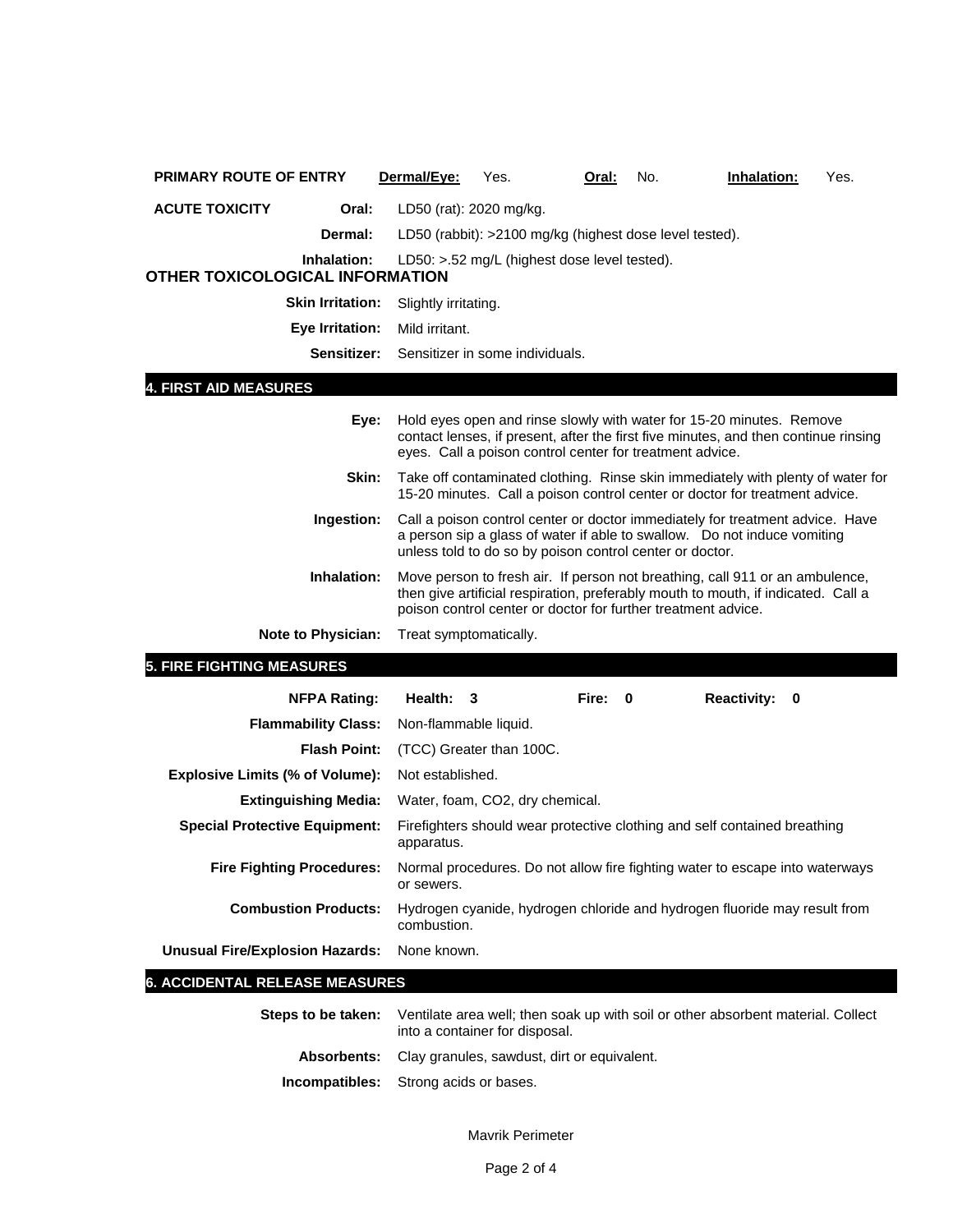# **7. HANDLING AND STORAGE**

| Handling:                                      | Wash hands before eating, drinking, chewing gum, using tobacco or using the<br>toilet. Remove clothing immediately if pesticide gets inside, then wash<br>thoroughly and put on clean clothing. Remove PPE immediately after handling<br>this product. Wash the outside of gloves before removing. As soon as<br>possible, wash thoroughly and change into clean clothing. |  |  |
|------------------------------------------------|----------------------------------------------------------------------------------------------------------------------------------------------------------------------------------------------------------------------------------------------------------------------------------------------------------------------------------------------------------------------------|--|--|
| Storage:                                       | Do not contaminate water or food by storage. Store away from direct sunlight<br>or heat. Pesticides must be stored in a secured area away from other<br>products, and food.                                                                                                                                                                                                |  |  |
| <b>8. EXPOSURE CONTROL / PERSONAL MEASURES</b> |                                                                                                                                                                                                                                                                                                                                                                            |  |  |
| <b>Exposure Limits:</b>                        | Ethylene Glycol - OSHA and ACGIH short term exposure limit (STEL)<br>50 ppm (vapor).                                                                                                                                                                                                                                                                                       |  |  |
| Ventilation:                                   | Use with adequate ventilation.                                                                                                                                                                                                                                                                                                                                             |  |  |

**Personal Protective Equipment:** Applicators and handlers must wear: long-sleeved shirt and long pants, chemical resistant gloves, shoes plus socks and dust/mist filtering respirator (MSHA/NIOSH approval number prefix TC-21C.

# **9. PHYSICAL AND CHEMICAL PROPERTIES**

|                                            | Appearance and Odor: Milky white liquid; distinctive odor. |
|--------------------------------------------|------------------------------------------------------------|
| <b>Boiling Point: N/A.</b>                 |                                                            |
| <b>Melting Point:</b>                      | $N/A$ .                                                    |
| Vapor Pressure (mm Hg):                    | N/A.                                                       |
| Vapor Density (Air = 1):                   | N/A.                                                       |
| <b>Specific Gravity:</b> $1.12$ (water=1). |                                                            |
| <b>Bulk Density:</b> 9.3 lb/gal.           |                                                            |
|                                            | <b>Solubility:</b> Miscible in water.                      |
| <b>Evaporation Rate:</b> Not determined.   |                                                            |
|                                            | $pH: 5 - 6.$                                               |

# **10. STABILITY AND REACTIVITY**

| <b>Stability:</b> Stable.                                            |                                  |
|----------------------------------------------------------------------|----------------------------------|
|                                                                      | <b>Reactivity:</b> Not reactive. |
| <b>Incompatibility w/ Other</b> Strong acids or bases.<br>Materials: |                                  |
| <b>Decomposition Products: None.</b>                                 |                                  |
| Hazardous Polymerization: Will not occur.                            |                                  |